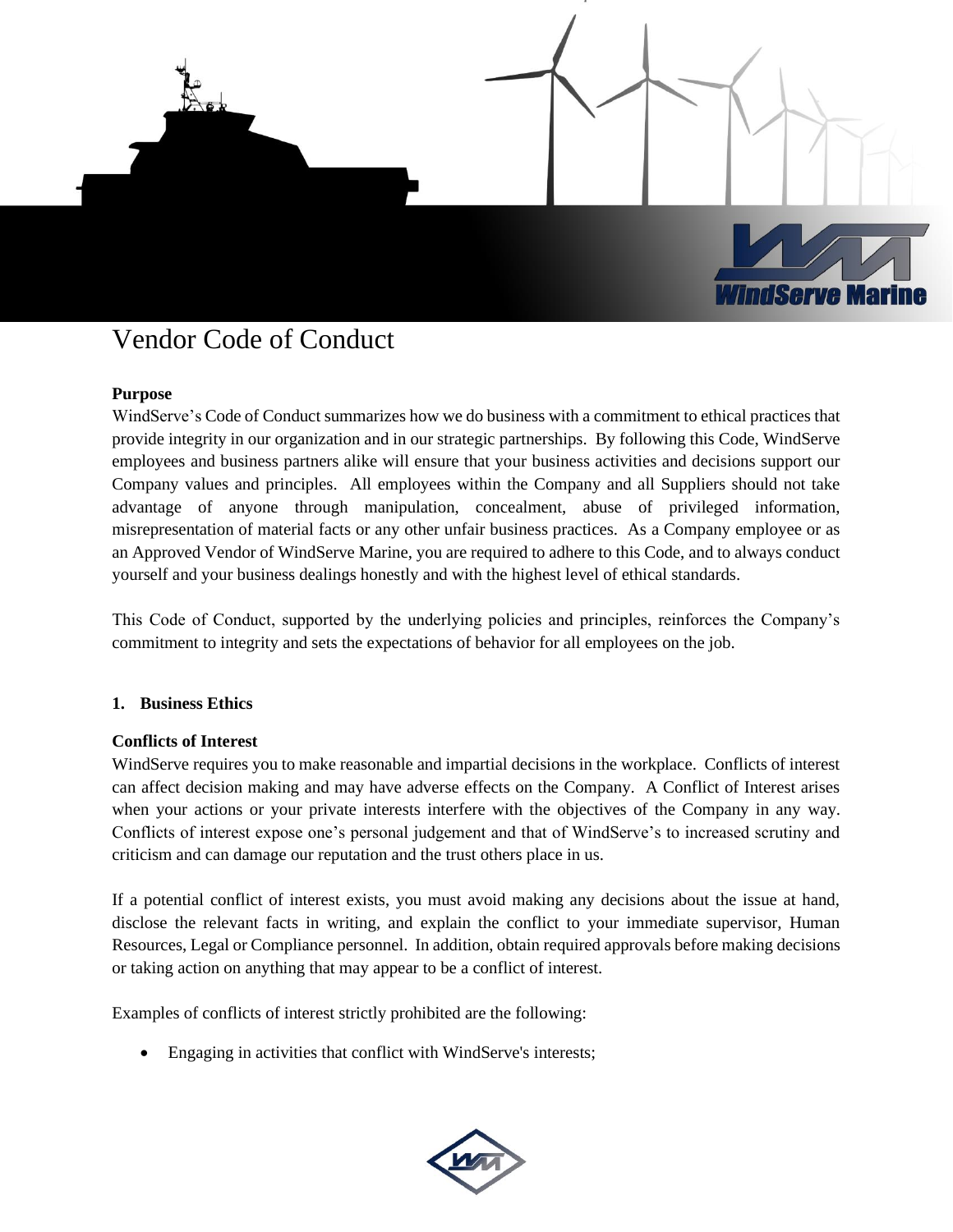

- Using or disclosing WindServe's trade secrets or confidential or other proprietary information without expressed consent;
- Offering or accepting gifts, gratuities or other personal rewards unless approved in advance;
- Disparaging WindServe, its clients, services or personnel;
- Influencing in an unfavorable manner any negotiations or transactions between WindServe and its suppliers, contractors, customers or other outside parties, because of personal, commercial or financial interest in the outcome of the negotiations;
- Serving as a director, officer or employee of, or performing services or consulting work for any organization which might supply goods or services to WindServe or its affiliates where the organization competes with WindServe, unless given expressed consent from WindServe;
- Investing in or controlling, directly or indirectly, any organization which might supply goods and services to WindServe or its subsidiaries and affiliates or compete with WindServe, unless WindServe gives its expressed consent. Note: There is an exception with publicly traded securities where the investment does not exceed five percent (5%) of the total outstanding shares of a publicly traded company.

\*The above list is not meant to be exhaustive, and questions regarding a potential conflict of interest should be promptly brought to WindServe Executive Management.

### **Entertainment, Gifts and Payments**

WindServe purchases products and services based on quality, price and reliability. In turn, we expect our customers to obtain our products and services on the same basis. The giving and receiving of gifts can potentially affect the independence of our judgement and that of our customers. As a Company employee, or Supplier working on behalf of WindServe, you must avoid even the perception that giving or receiving gifts, favors, entertainment, hospitality or any other form of gratuity is connected with favorable treatment in return.

Ethical buying practices involve choices based on price, quality, quantity and service. Employees responsible for buying or leasing materials and services on WindServe's behalf:

• Will not offer, solicit or accept unauthorized compensation or gratuities such as gifts, entertainment money, loans, vacations or hotel accommodations from suppliers or potential suppliers, except

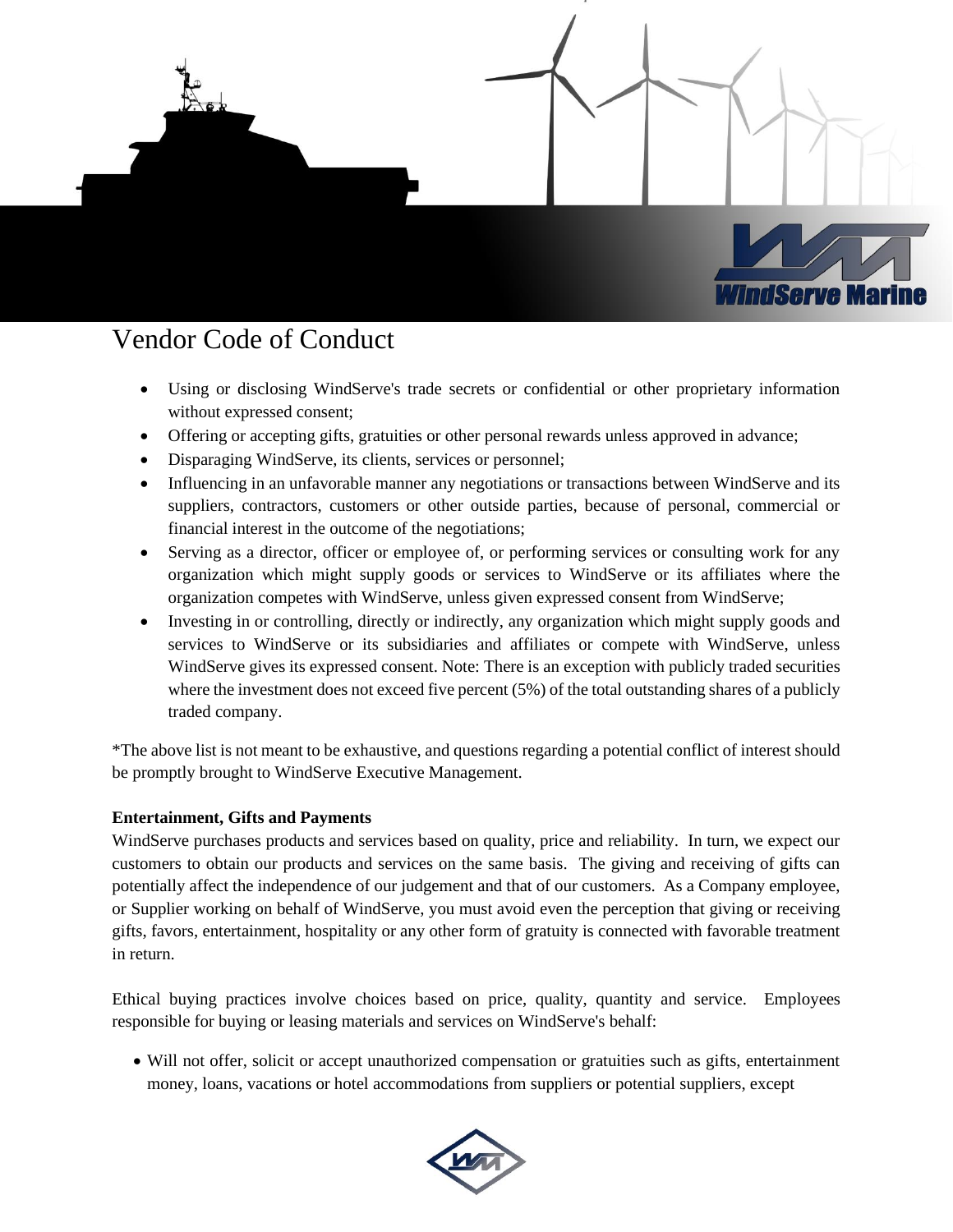

promotional items of nominal value or moderately scaled entertainment within the limits of prudence and reasonably related to WindServe's business interests. Any employee who accepts a gift or entertainment of any kind will notify Executive Management in writing before acceptance or as soon thereafter as practicable;

- Will not misrepresent to suppliers the nature or costs of services to be provided
- Will not abuse a position of trust or authority to coerce a supplier to provide products or services at a specific price or on specific terms

### **Laws Prohibiting Fraud, Commercial Bribery and Corruption**

The Foreign Corrupt Practices Act (FPCA) of the United States and the laws of many other countries prohibit payments or offers to make payments of any kind, including the giving or offering of anything of value to foreign government officials, including officials of public international organizations, office seekers, political parties, or party officials to influence business in any way or obtain an improper advantage.

### **Protection of Propriety Information**

Company proprietary information is information or knowledge which is not general public information and that we have not disclosed to others, except as required by law or under circumstances permitted by Company policy. As an employee or Approved Vendor of WindServe, you must protect the Company's proprietary information, and must not seek to obtain or disclose the confidential information of others.

The protection of personal or Company information includes:

- Personal information of our coworkers
- Proprietary or confidential information of third parties
- Data
- Physical and intellectual assets
- Legal matters
- Financial reports
- Computer software
- Management systems
- Business plan

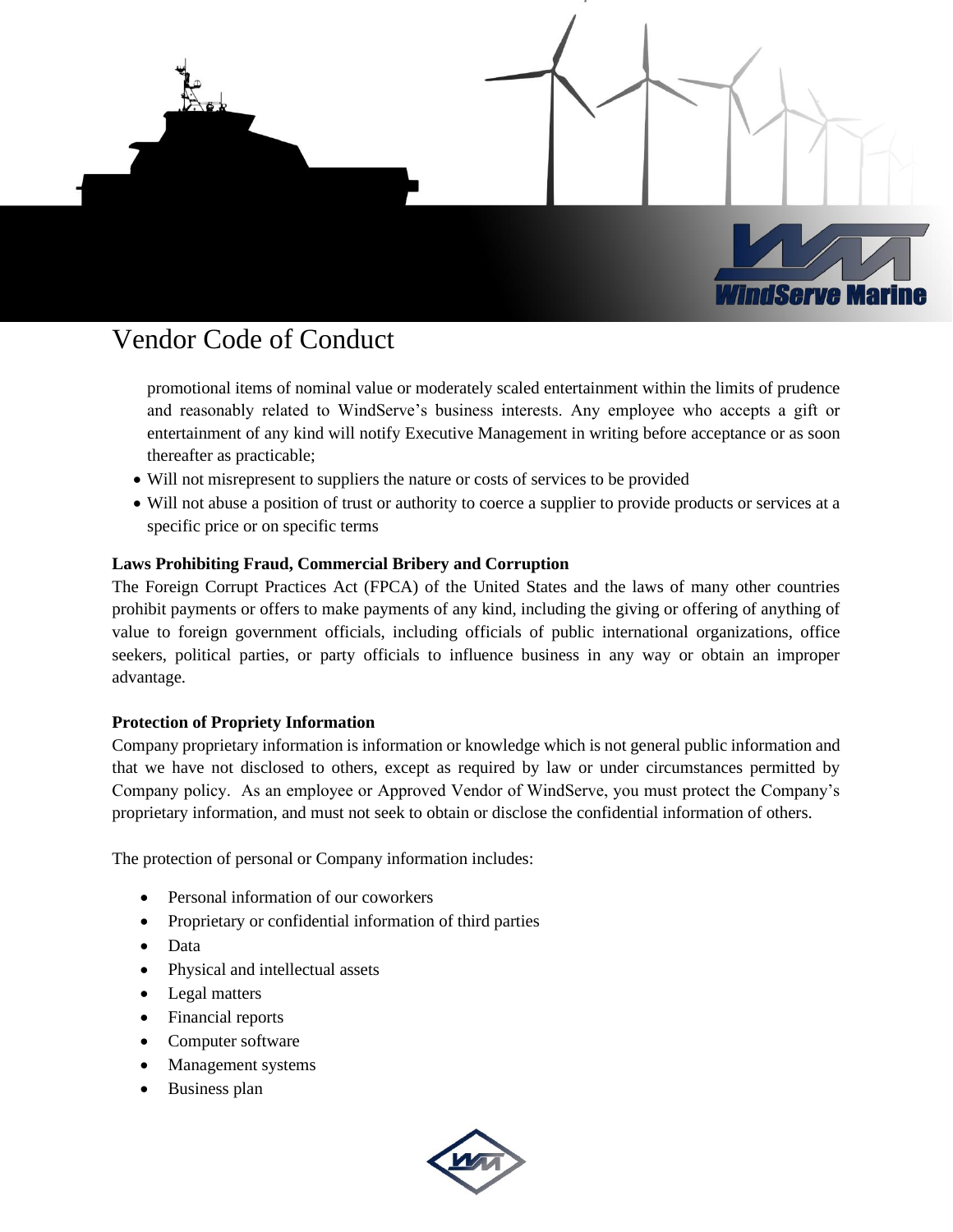

- Research and development
- Marketing strategies

### **Insider Trading**

Insider trading is prohibited by law in the United States and other countries and is a violation of Company policy. For the Company, it represents a conflict of interest and is a threat to our continued success. To protect the Company's value, reputation and viability as a business, our policy prohibits insider trading by employees and contractors, but also forbids the communication of material non-public information to anyone (including spouses and other family members) for anything except legitimate business purposes. You are also prohibited from trading the securities of other companies, such as customers and suppliers, if you have acquired or have nonpublic information about those companies in the course of your duties working for WindServe.

### **2. Labor Practices**

### **Fair Employment Practices**

WindServe offers equal employment opportunity to qualified individuals, regardless of race, religion, national origin, age, sex, disability – or any other factor protected by law and/or Company policy. Every employment decision you make must conform to applicable federal, state or local laws and/or Company policy. These policies apply not only to hiring decisions, but to all terms and conditions of employment. WindServe is committed to maintaining a diverse workforce where employees are hired, retained, compensated, disciplined and promoted based on their contribution to the Company and their performance. All employees should work in a professional atmosphere that promotes productivity and encourages creativity and innovation. The Company is committed to ensuring that all individuals in the work environment are treated with respect and dignity. We will not tolerate unlawful discrimination of any kind. All employees are expected to share the Company's commitment by ensuring that their relationships with others in the work environment are always conducted in a safe and professional manner.

#### **Workers' rights**

Workers shall not be subject to any form of forced labor. WindServe recognizes the International Labor Organization (ILO) fundamental principles and rights at work, as well as following all local state and federal

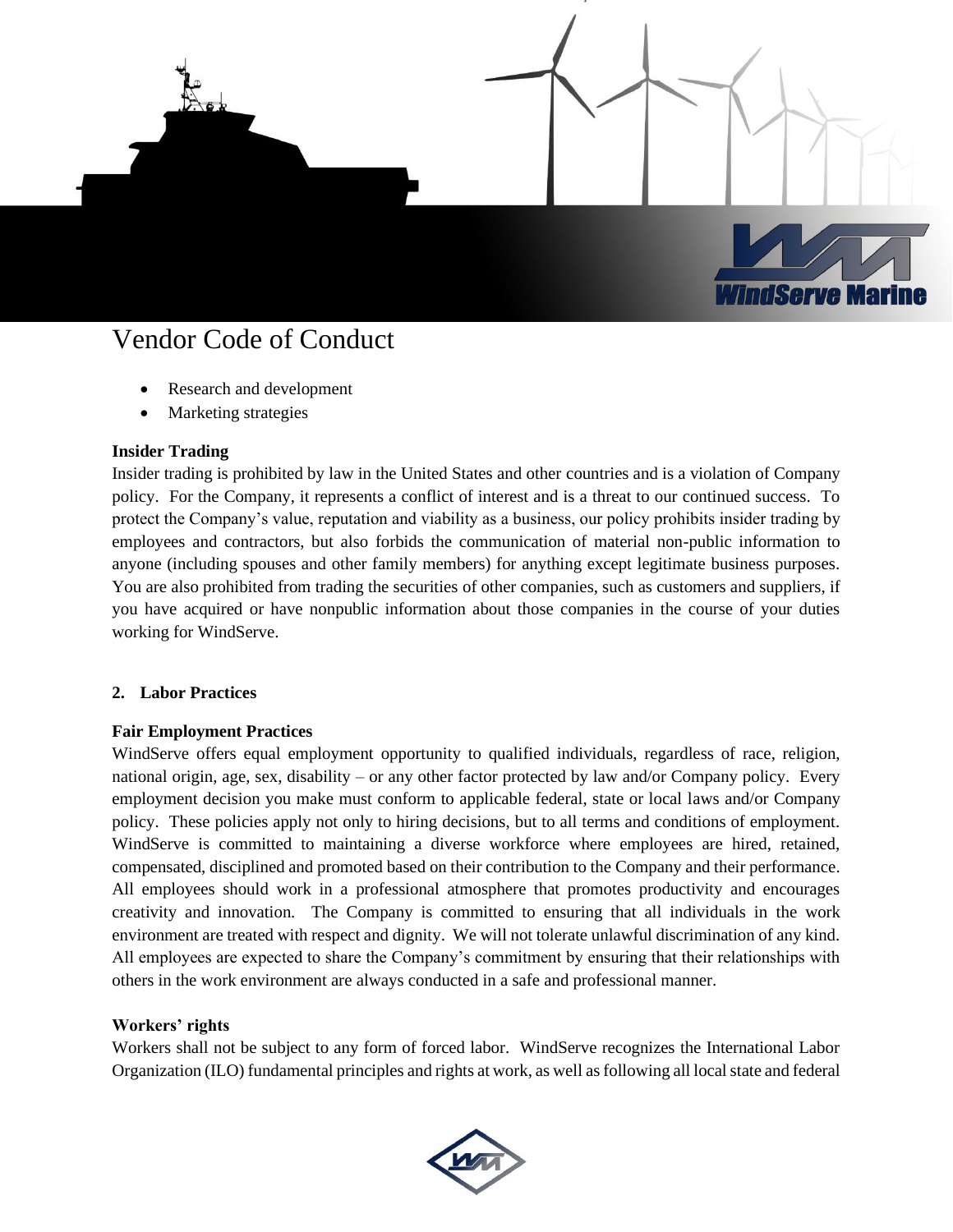

laws regarding workers employment rights. We are committed to protecting and developing the labor force for sustainability, promoting safe working conditions, and the well-being of people. WindServe has the obligation to respect and promote the following key principles:

- Freedom of association and the effective recognition of the right to collective bargaining;
- Elimination of all forms of forced or compulsory labor;
- Effective abolition of child labor;
- Elimination of discrimination in respect of employment and occupation.

### **Harassment and Discrimination**

This policy applies to harassment based on race, color, religion, gender or sex, national origin, age, disability, sexual orientation, familial status or any other characteristic protected from discrimination under law. Harassing behavior comprises discrimination, intimidation, ridicule, or insult with the purpose or effect of unreasonably interfering with an individual's work performance; or of creating an intimidating, hostile, or offensive work environment, as viewed from the perspective of a reasonable person.

Sexual Harassment: We emphasize that sexual harassment in the workplace, like any other form of harassment, will not be tolerated. Sexual harassment comprises unwelcome advances, requests for sexual favors, and/or other verbal, visual or physical sexual conduct where:

- a) Submission to such conduct is made either explicitly or implicitly as a term or condition of an individual's employment;
- b) Submission to or rejection of such conduct is a basis for employment decisions; or
- c) Such conduct has the purpose or effect of unreasonably interfering with an individual's work performance or of creating an intimidating, hostile, or offensive work environment.

Sexual harassment may include a range of subtle and not so subtle behaviors and may involve individuals of the same or different gender. It is WindServe's policy that no manager, supervisor or other employee will threaten or suggest, either explicitly or implicitly, that the refusal of another employee or an applicant for employment to submit to sexual advances in any form will hurt that person's employment, performance evaluation ratings, wages, compensation, advancement, assigned duties, or any other term or condition of employment. All employees are prohibited from offering, promising or granting preferential treatment to any employee or applicant for employment because of that individual's engaging in or agreeing to engage in sexual conduct.

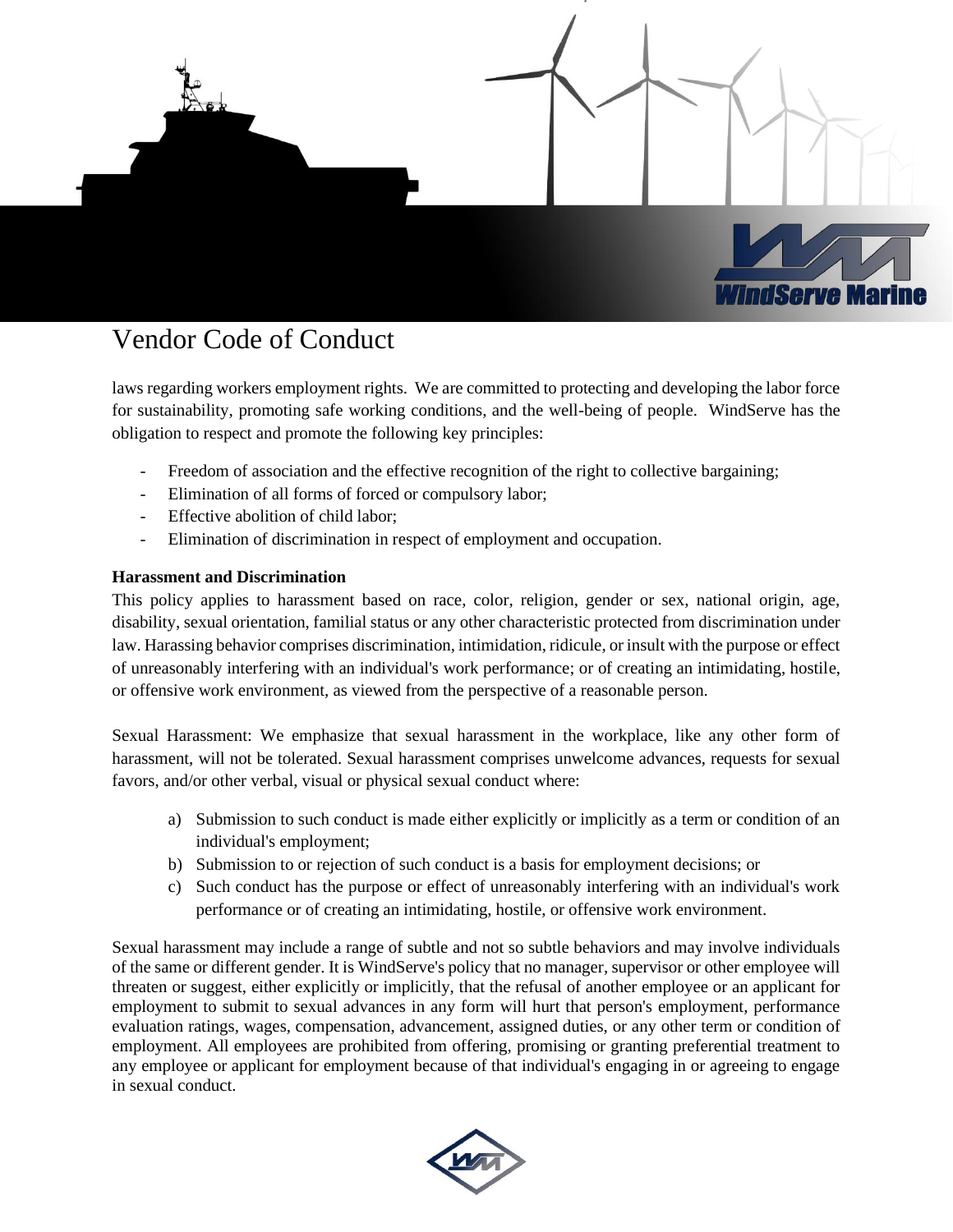

All allegations of harassment will be investigated promptly by the human resources department and in a confidential manner as practicable. Investigation of an incident may include interviewing the alleged harassed employee, the alleged harassing employee, any third-party witnesses, and the consideration of any other potentially relevant information. Proper law enforcement will be notified when warranted. WindServe will take swift and corrective action if harassment is reported or witnessed and disciplinary action will be taken on a case by case basis.

WindServe encourages all employees to assist in maintaining a harassment-free workplace. Any employee who feels that they have experienced or witnessed an incident of harassment in any form should bring the incident to the attention of your immediate supervisor or WindServe's Human Resources (HR) Department.

Retaliation in any form against an employee who exercises their right to make a "Good Faith" complaint under this policy is strictly prohibited and will itself be cause for appropriate disciplinary action. Acts of retaliation should likewise be reported to your supervisor or WindServe's HR Department.

### **3. Health, Safety and Environment**

### **Health and Safety**

The company takes every reasonable precaution to ensure that employees and business partners have a safe working environment. Safety measures and rules are in place for the protection of all employees and it is ultimately the responsibility of each employee to help prevent accidents. To ensure the continuation of a safe workplace, all employees should review and understand all provisions of the Company's workplace safety policies. Employees should use all safety and protective equipment provided to them and maintain work areas in a safe and orderly manner, free from hazardous conditions. Employees who observe an unsafe practice or condition should report it to a supervisor immediately.

In the event of an accident, employees must notify a supervisor immediately. Report every injury, regardless of how minor, to a supervisor immediately. Physical discomfort caused by repetitive tasks must also be reported.

Employees should recognize any potential fire hazards and be aware of fire escape routes and fire drills. In the event of an emergency, dial 911 immediately. If you hear a fire alarm or other emergency alert system, proceed quickly and calmly to the nearest exit and your designated convergence point.